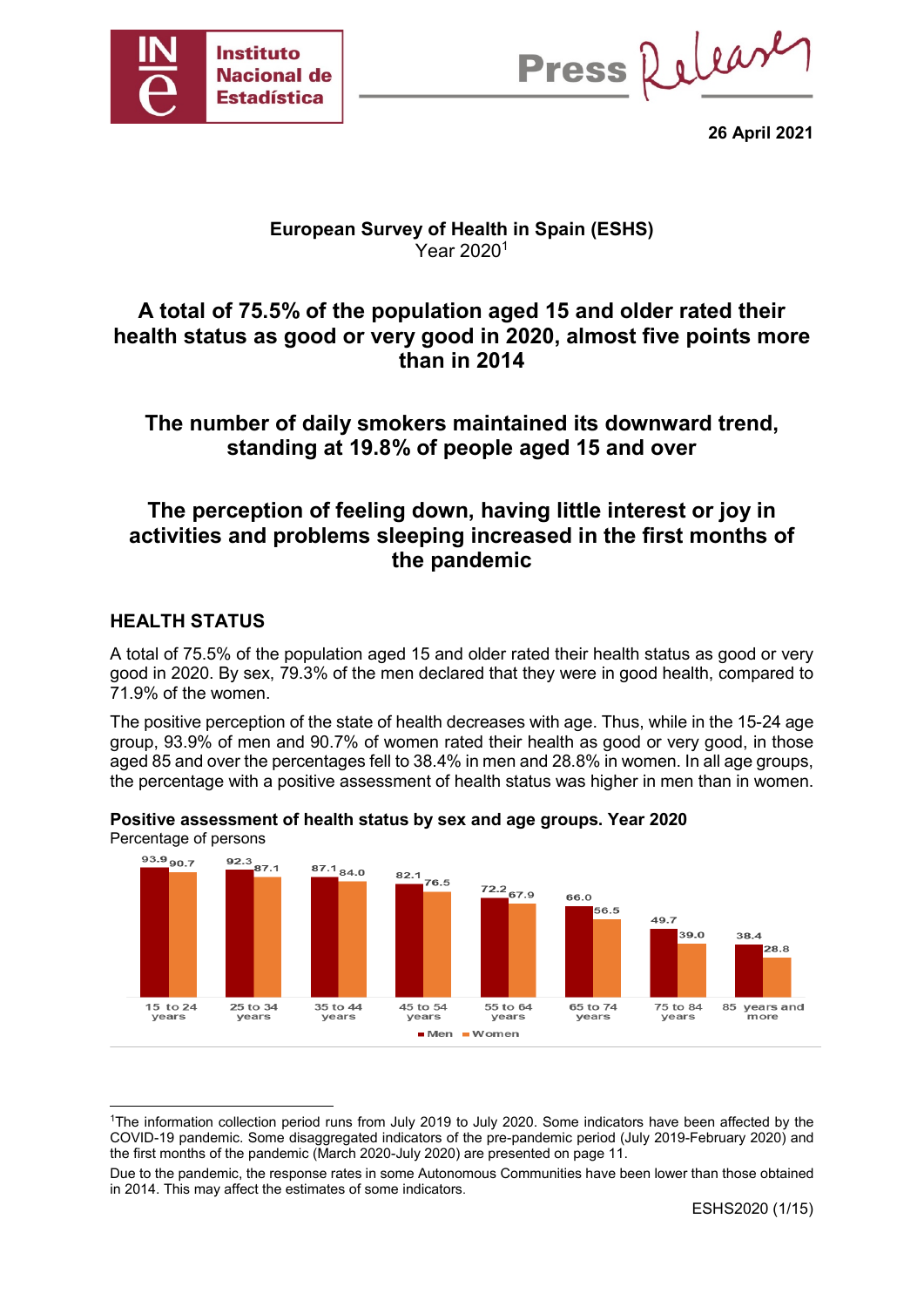The percentage of persons aged 15 and over who valued their health status positively increased compared to 2014 (75.5% compared to 71.0%). This increase occurred in both sexes, 79.3% compared to 75.1% in the case of men and 71.9% compared to 67.0% in the case of women.

The regions with the highest percentage of people aged 15 and over who had a positive view of their health were Illes Balears (82.9%), the autonomous city of Ceuta (81.7%) and Extremadura (79.5%). In turn, Canarias (64.6%), Castilla y León (66.4%) and Principado de Asturias (68.1%) had the lowest values.

#### **Positive assessment of the state of health by autonomous communities and cities. Year 2020.**



Population aged 15 years old and over

**Press** 

Release

### **Chronic Diseases**

The most frequent chronic health problems or diseases suffered by the population aged 15 and over in the 12 months prior to the survey and diagnosed by a doctor were *high blood pressure* (19.0%), *high cholesterol* (15.3% ), *osteoarthritis* (14.4%), *lumbar pain* (13.7%), *neck pain* (11.3%) and *allergies* (10.8%).

Next came *varicose veins* (7.6%), *diabetes* (7.5%), *migraines* (6.8%), *chronic anxiety* (5.8%) and *depression* (5.3%).

All the problems mentioned, except *cholesterol* and *diabetes*, were more prevalent in women than in men.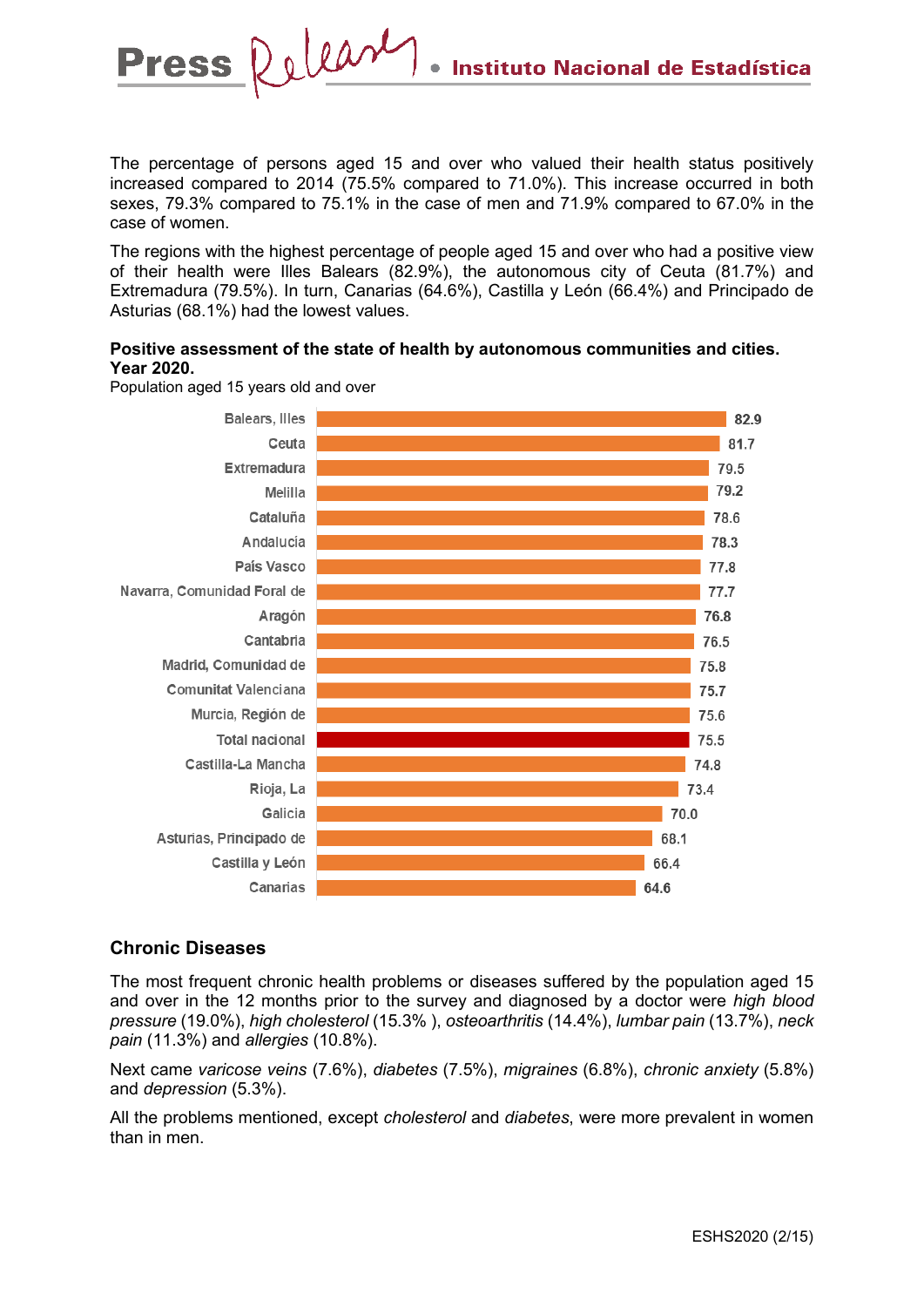#### **Most frequent chronic diseases. Year 2020**

Release

Population aged 15 years old and over

**Press** 

|              | High blood<br>pressure | High<br>colesterol | Arthrosis | Low back<br>disorders | <b>Neck</b><br>disorders | Allergy |
|--------------|------------------------|--------------------|-----------|-----------------------|--------------------------|---------|
| <b>TOTAL</b> | 19.0                   | 15.3               | 14.4      | 13.7                  | 11.3                     | 10.8    |
| Men          | 19.0                   | 15.5               | 8.7       | 10.1                  | 7.0                      | 9.2     |
| Women        | 19.1                   | 15.1               | 19.7      | 17.1                  | 15.5                     | 12.4    |

#### **Functional dependence**

A total of 19.5% of the population aged 65 and over had difficulty performing some basic activity of daily life, such as eating, washing, dressing, sitting or getting up. This percentage was higher in women (24.3%) than in men (13.3%).

The difficulty in carrying out basic activities of daily life increases with age. Thus, while in the age group 65 to 69 years, 4.1% of men and 6.9% of women had difficulty, in the age group 85 and above, the percentages were 39.3% in men and 60.0% in women.

Women presented greater difficulty in carrying out basic activities of daily life than men in all age groups. The largest gap was among those aged 85 and over.

#### **Difficulty in performing basic activities of daily life by sex and age groups. Year 2020** Population aged 65 years old and over



The activities in which the greatest number of people aged 65 and over found difficulty were grooming (16.5%), dressing (13.7%) and sitting or getting up (13.2%).

Eight out of 10 people (82.0%) aged 65 and over with difficulties in carrying out some of the basic activities of daily life stated that they have personal or technical help. On the other hand, 53.0% declared that they needed to receive help or have more help than they currently have.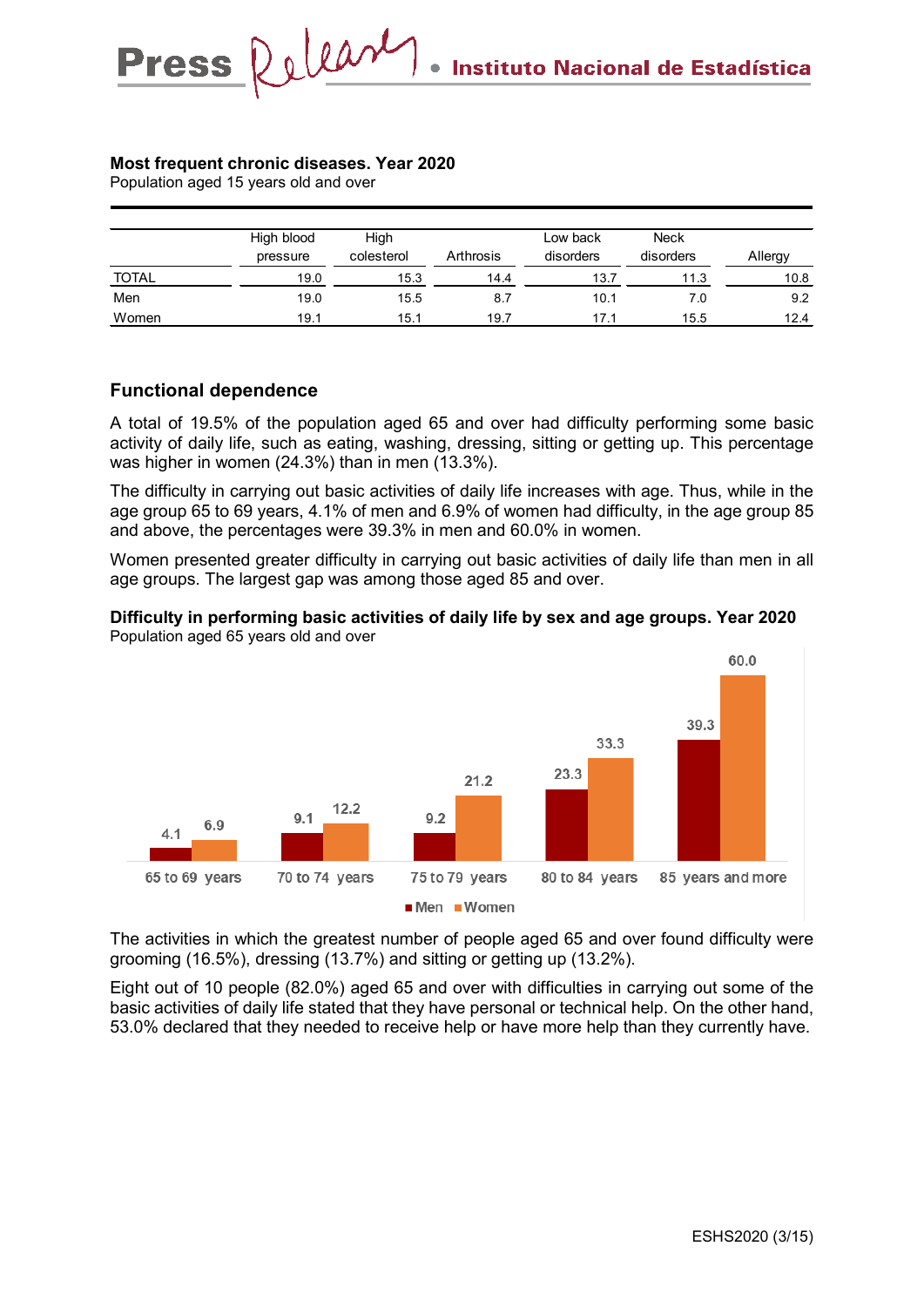| Population aged 65 years old and over |                |                       |            |               |           |  |  |  |
|---------------------------------------|----------------|-----------------------|------------|---------------|-----------|--|--|--|
|                                       |                |                       |            |               |           |  |  |  |
|                                       |                | Sitting or<br>Feeding |            |               |           |  |  |  |
|                                       | <b>Bathing</b> | Dressing              | getting up | Using toilets | themselve |  |  |  |
| <b>TOTAL</b>                          | 16.5           | 13.7                  | 13.2       | 10.1          | 6.3       |  |  |  |
| Men                                   | 10.8           | 8.9                   | 8.1        | 6.3           | 4.2       |  |  |  |
| Women                                 | 21.1           | 17.4                  | 17.1       | 13.1          | 7.9       |  |  |  |

#### **Difficulty in basic activities of daily life by sex and type of activity. Year 2020** Population aged 65 years old and over

The percentage of the population aged 65 and over with functional dependence decreased compared to 2014 (19.5% compared to 20.7%). By sex, the decrease was greater in men (13.3% versus 15.0%) than in women (24.3% versus 25.2%). In all age groups, there was a decrease in the percentage of people with functional dependence compared to 2014.

### **HEALTHCARE**

#### **Use of health services**

Press Relear

Of the population aged 15 and above, 21.0% had visited a family doctor in the four weeks prior to the interview (29.0% in 2014). Women had visited more frequently than men (24.2% versus 17.6%).

Visits to specialist doctors also decreased compared to 2014. Of the population aged 15 and above, 9.5% had visited a specialist doctor in the four weeks prior to the interview, compared to 14.2% in 2014. Women also used this service more frequently (11.2% versus 7.8% of men).

Visits to the doctor are more frequent as age increases. Of the population aged 15 to 24, 13.8% went to the family doctor and 7.9% to the specialist, while the percentages of people aged 65 and over who attended a general practitioner and a specialist were 32, 0% and 12.2%, respectively.

Visits to the general practitioner and specialist decreased in all age groups compared to 2014.

On the other hand, almost one in four people aged 15 and over (24.1%) was treated in an emergency room in the 12 months prior to the interview.

Regarding visits to other health professionals, in the 12 months prior to the survey, 16.8% visited a physiotherapist and 4.8% consulted a psychologist**.** A total of 1.8% of the population aged 15 and over have never been to the dentist and 49.1% did not go in the past year.

Regarding medical tests carried out in the last 12 months, 72.4% of people aged 15 and over had had a blood test, 23.2% an X-ray and 15.3% an ultrasound.

Overnight hospitalizations decreased compared to 2014, while day hospital admissions increased. Of the population aged 15 and over, 8.0% were hospitalized with overnight stays in the 12 months prior to the interview and 7.6% were treated in a day hospital. In 2014 these percentages were 8.7% and 6.6%, respectively.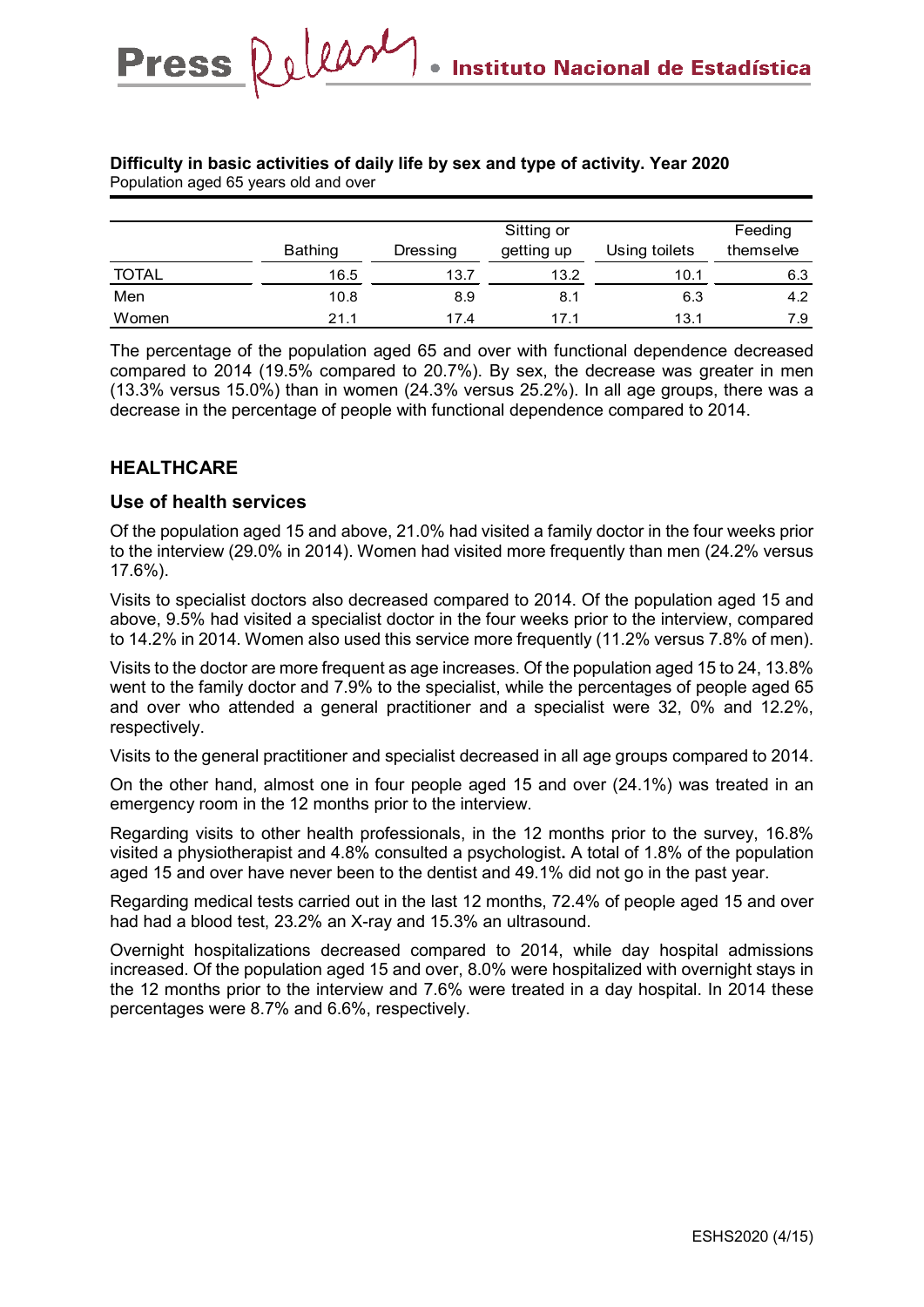One out of every two people (52.0%) used drugs prescribed by a doctor in the two weeks prior to the interview (46.2% of men and 57.5% of women). Additionally, 14.7% used nonprescription drugs (12.7% of men and 16.5% of women).

The consumption of prescription drugs decreased compared to 2014 (52.0% compared to 54.8%). The percentage of people who declared themselves to be self-medicating also fell (14.7% compared to 21.6% in 2014).

#### **Medical care received in the last 12 months by autonomous communities and cities. Year 2020**

Population aged 15 years old and over

**Press** 

Release

|                             | Medical<br>consultations | Hospitalizations | Use of day<br>Hospital | Emergency<br>service | Visit to<br>dentist |
|-----------------------------|--------------------------|------------------|------------------------|----------------------|---------------------|
| <b>TOTAL</b>                | 87.6                     | 8.0              | 7.6                    | 24.1                 | 49.2                |
| Andalucía                   | 85.5                     | 6.2              | 7.5                    | 20.7                 | 42.7                |
| Aragón                      | 90.0                     | 7.8              | 4.3                    | 20.6                 | 49.2                |
| Asturias, Principado de     | 89.5                     | 7.2              | 7.0                    | 25.0                 | 53.9                |
| Balears, Illes              | 78.7                     | 13.2             | 1.9                    | 13.8                 | 56.2                |
| Canarias                    | 91.6                     | 7.6              | 7.6                    | 31.1                 | 46.1                |
| Cantabria                   | 87.8                     | 6.8              | 2.7                    | 15.9                 | 52.2                |
| Castilla y León             | 90.8                     | 7.7              | 6.9                    | 25.8                 | 48.1                |
| Castilla-La Mancha          | 85.2                     | 5.9              | 13.1                   | 25.2                 | 40.8                |
| Cataluña                    | 84.6                     | 8.3              | 7.6                    | 23.6                 | 49.6                |
| Comunitat Valenciana        | 90.1                     | 9.0              | 6.0                    | 30.0                 | 50.2                |
| Extremadura                 | 80.0                     | 7.3              | 8.5                    | 13.5                 | 43.9                |
| Galicia                     | 89.7                     | 9.6              | 10.4                   | 28.6                 | 51.2                |
| Madrid, Comunidad de        | 88.8                     | 8.4              | 8.9                    | 23.1                 | 53.2                |
| Murcia, Región de           | 90.9                     | 8.9              | 3.7                    | 32.3                 | 53.5                |
| Navarra, Comunidad Foral de | 87.4                     | 7.6              | 5.4                    | 19.9                 | 56.9                |
| País Vasco                  | 91.8                     | 7.7              | 9.6                    | 22.3                 | 58.6                |
| Rioja, La                   | 87.5                     | 12.3             | 7.5                    | 24.2                 | 52.0                |
| Ceuta                       | 87.3                     | 8.6              | 2.0                    | 35.0                 | 50.9                |
| Melilla                     | 79.3                     | 5.1              | 3.2                    | 17.9                 | 33.7                |

### **Preventative practices**

Of the population aged 15 and over, 19.2% received the flu vaccine<sup>2</sup> (17.5% of men and 20.8% of women).

In the case of the population aged 65 and over, 56.5% of men and 52.9% of women received a flu vaccine.

Seven out of 10 people had their blood pressure checked in the year prior to the survey (72.3%). The same proportion of people measured their blood sugar level (70.3%) and cholesterol (70.9%). The frequency of these preventive practices increases gradually with age. Thus, 90.5% of people aged 65 and over had their blood pressure checked, 87.1% had their blood glucose measured, and 88.3% their cholesterol.

Of the population aged 50 to 69, 18.3% had a fecal occult blood test (PSOH) for the early detection of colorectal cancer in the last year.

 <sup>2</sup> Data referring to the 2019 flu vaccination campaign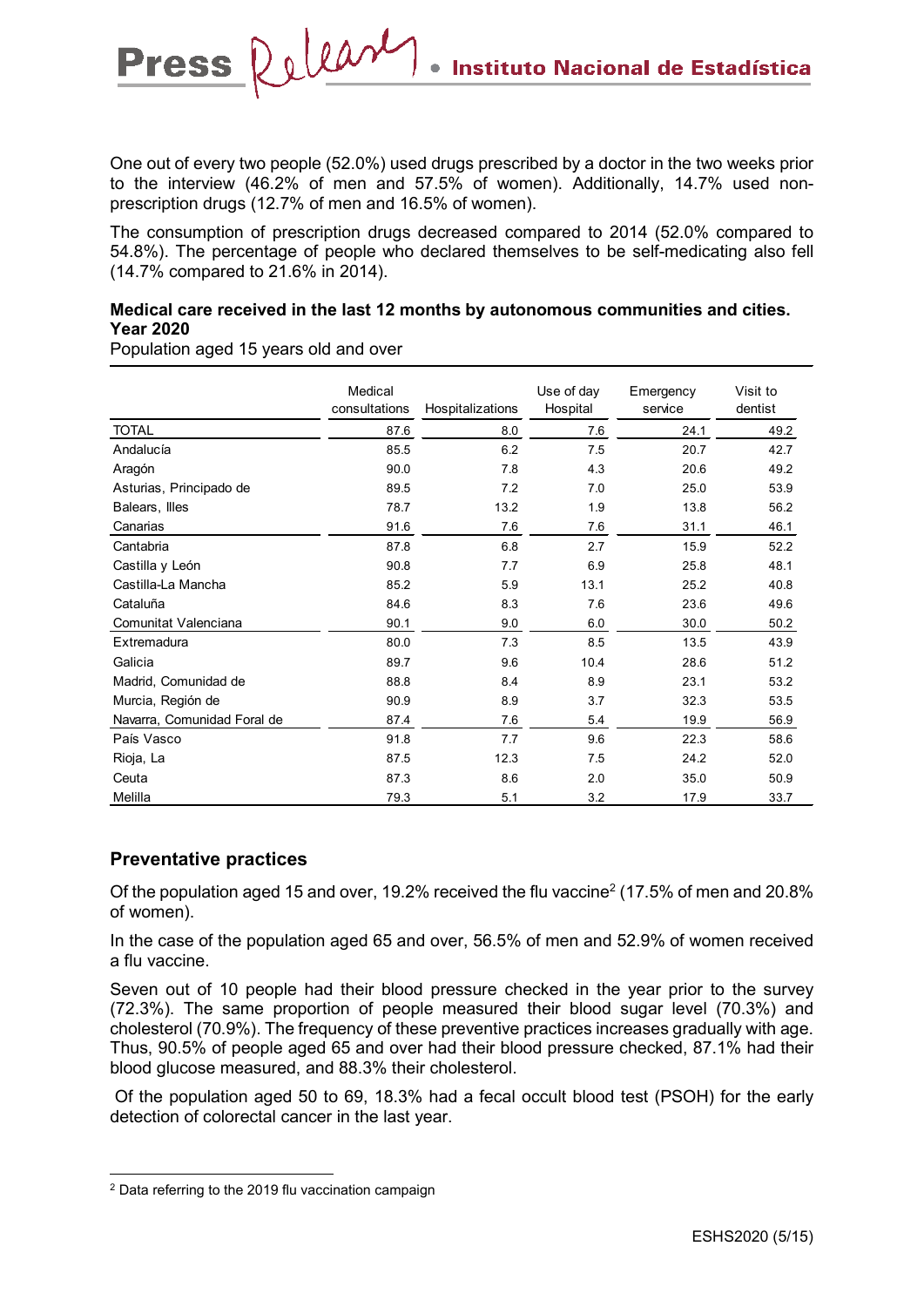Of women aged 50 to 69 years, 73.8% stated that they had received had a mammogram for the early detection of breast cancer in the last two years. In contrast, 5.7% of women aged 50 to 69 have never had it done.

Seven out of 10 women aged 25 to 64 years (72.6%) had a Pap smear in the last three years. A total of 13.5% of women in this age group state that they have never had this test.

The percentage of the population that underwent any of the previous preventive tests was similar to that of 2014, except for the fecal occult blood test, which increased to 18.3% of the population from 50 to 69 in 2020, compared to 8.3% in 2014.

#### **HEALTH DETERMINANTS**

Press Relear

#### **Obesity and excess weight**

In 2020, 53.6% of the population aged 18 and over was over the weight considered normal. This problem occurred to a greater extent among men (61.4%) than among women (46.1%). Regarding the minor population (15 to 17 years old), 20.7% were above the weight considered normal (21.6% of men and 19.8% of women).

Obesity3 affected 16.0% of the population aged 18 and over (16.5% of men and 15.5% of women) and excess weight, 37.6% (44.9% of men and 30, 6% of women).

In the case of minors (15 to 17 years old) obesity affected 2.9% (1.7% of men and 4.0% of women) and excess weight, 17.8% (19.9 % of men and 15.8% of women).

Obesity increases with age. In men, up to the age group 65 and over. And in women, up to 85 and over.

 $\frac{1}{3}$ A person 18 or older is considered obese when their body mass index is equal to or greater than 30 kg/m<sup>2</sup>. On the other hand, an overweight person (someone with excess weight) has a body mass index between 25.0 and 29.9 kg/m<sup>2</sup>. In the case of minors between 15 and 17 years of age, there are specific cut-off points for each age to classify the body mass index.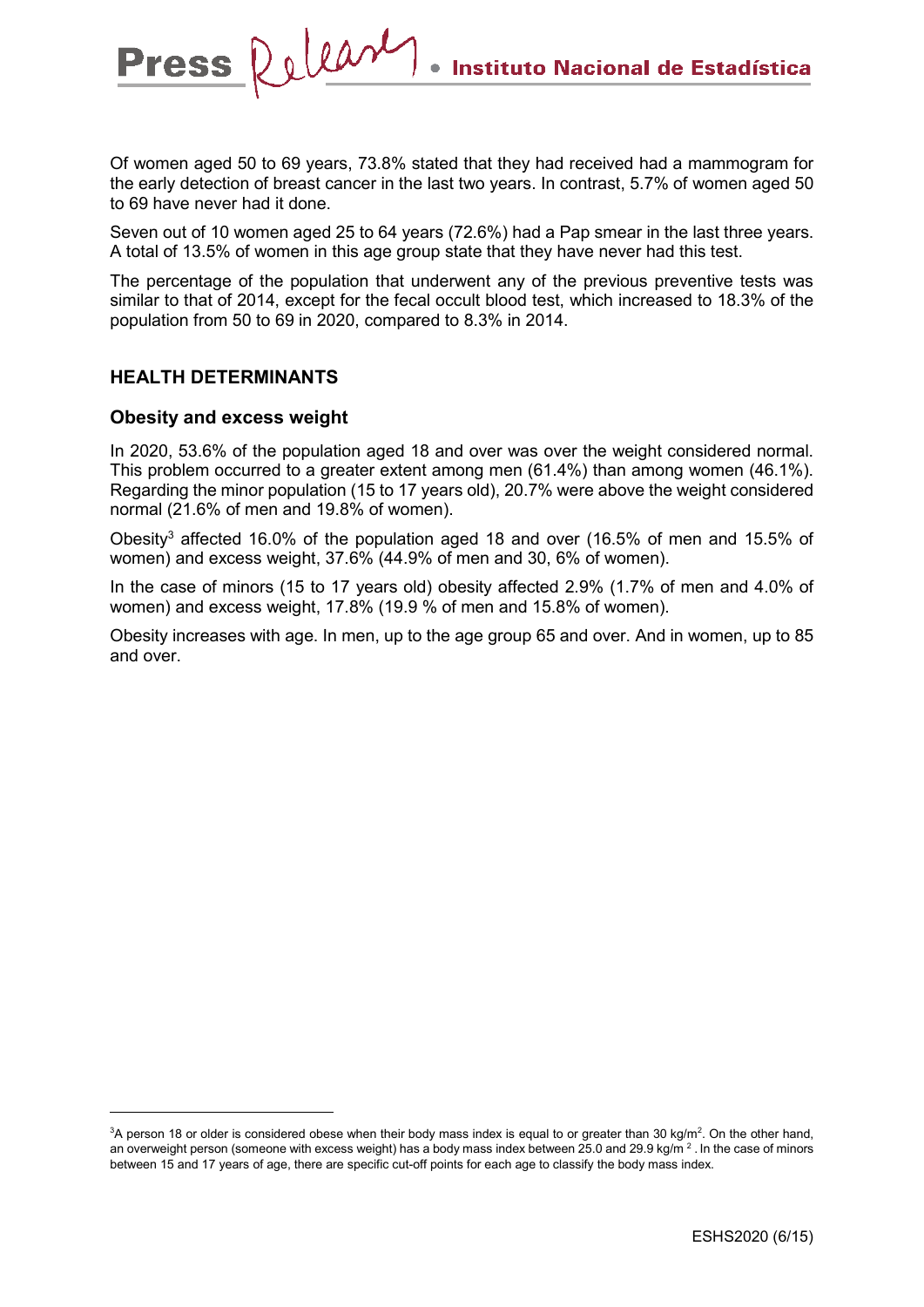### **Population with obesity by sex and age group Year 2020**

Press Relear



On the contrary, 2.1% of the population aged 18 and over were underweight<sup>4</sup> (0.8% of men and 3.3% of women). In the case of young people (15 to 17 years old), 7.9% were underweight (6.0% of men and 9.6% of women).

In all age groups, women had a higher likelihood of being underweight than men, with a greater gap among the youngest.



#### **Underweight population by sex and age groups. Year 2020**

Population aged 15 years old and over

### **Physical Exercise**

Of persons aged 15 and over, 36.1% performed physical exercise in their free time more than two days a week. A total of 13.2% did physical exercise one or two days a week and 50.7% did not exercise in their leisure time. By sex, 53.6% of men and 45.2% of women do exercise in their leisure time.

 $\frac{1}{4}$ <sup>4</sup>A person aged 18 and over is underweight when their body mass index is less than 18.5 kg/m  $^2$  . In the case of minors between 15 and 17 years of age, there are specific cut-off points for each age to classify the body mass index.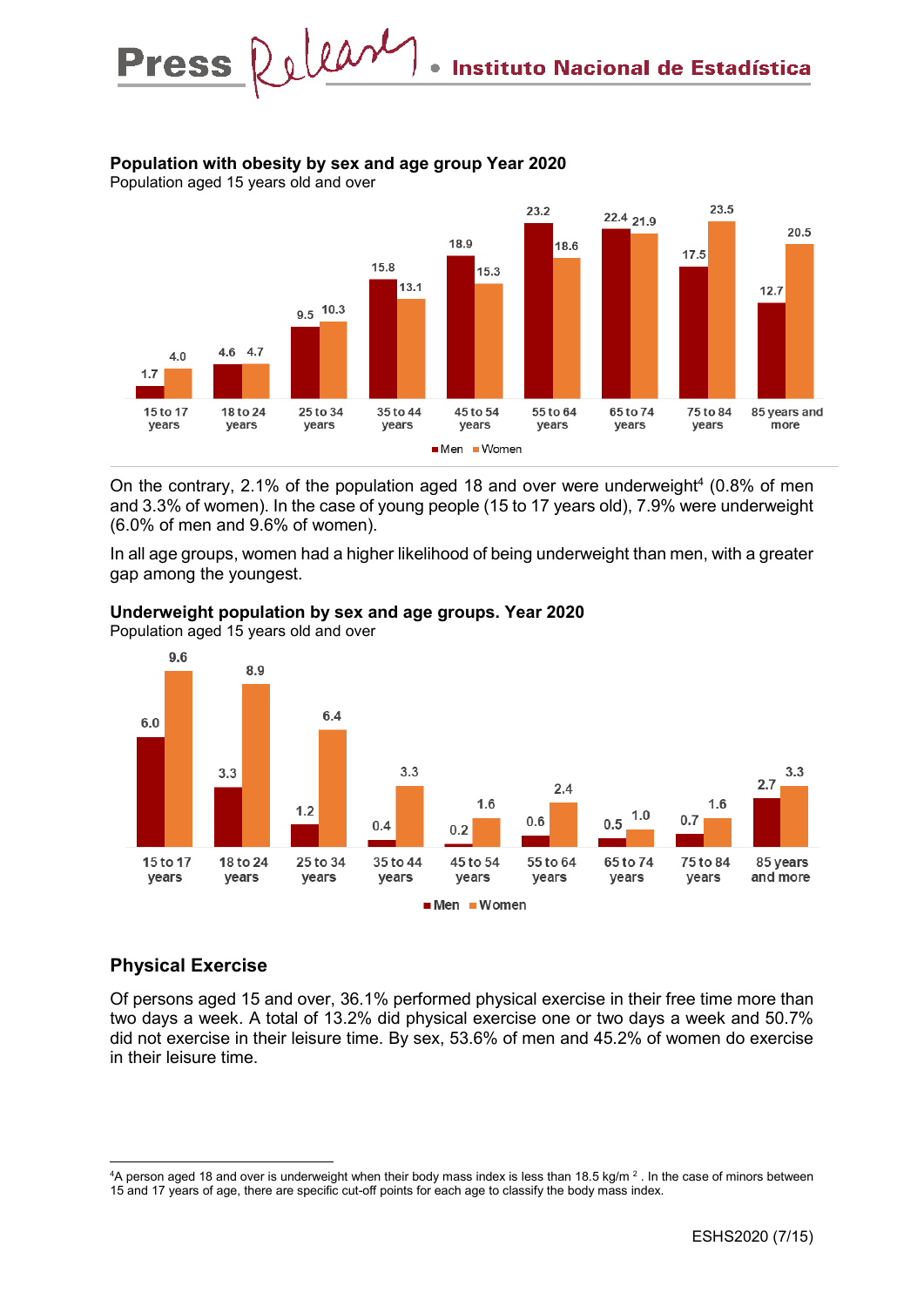The percentage of people aged 15 and over who performed physical exercise in their leisure time increased compared to 2014 (49.3% compared to 45.3%). This increase was reflected in all age groups.

**Population that performs physical exercise during leisure time, by sex and age groups**  Population aged 15 years old and over Years 2020 and 2014.



As for physical activity carried out while traveling, almost nine out of 10 people aged 15 and over declared that they walked to get from one place to another (87.8% of men and 87.2% of women). Additionally, 7.8% used a bicycle (10.8% of men and 5.0% of women).

### **Fruit and vegetable consumption**

**Press** 

A total of 67.7% of people affirmed that they eat fruit on a daily basis (63.9% of men and 71.2% of women). The frequency of consumption increases with age. Thus, 49.3% of young people aged 15 to 24 consumed fruit daily, compared to 85.5% of those aged 75 or over.

On the other hand, 4.8% of the population ate fruit less than once a week or did not consume it (11.4% of young people between 15 and 24 years old and 1.5% of those over 75 years old).

The consumption of vegetables was somewhat lower than that of fruit. A total of 46.6% of the population aged 15 and over stated that they consume vegetables on a daily basis (41.0% of men and 52.0% of women).

#### **Consumption of tobacco and alcohol**

Of the population aged 15 and over, 19.8% stated that they smoke daily, 2.3% that they are occasional smokers, 22.0% declared themselves ex-smokers and 55.9% have never smoked.

By sex, the percentage of daily smokers was 23.3% for men and 16.4% for women.

In all age groups there were more male than female smokers. The percentage of daily smokers peaked in the age group 25 to 34 years in men (30.9%) and in the age group 45 to 54 years in women (23.8%).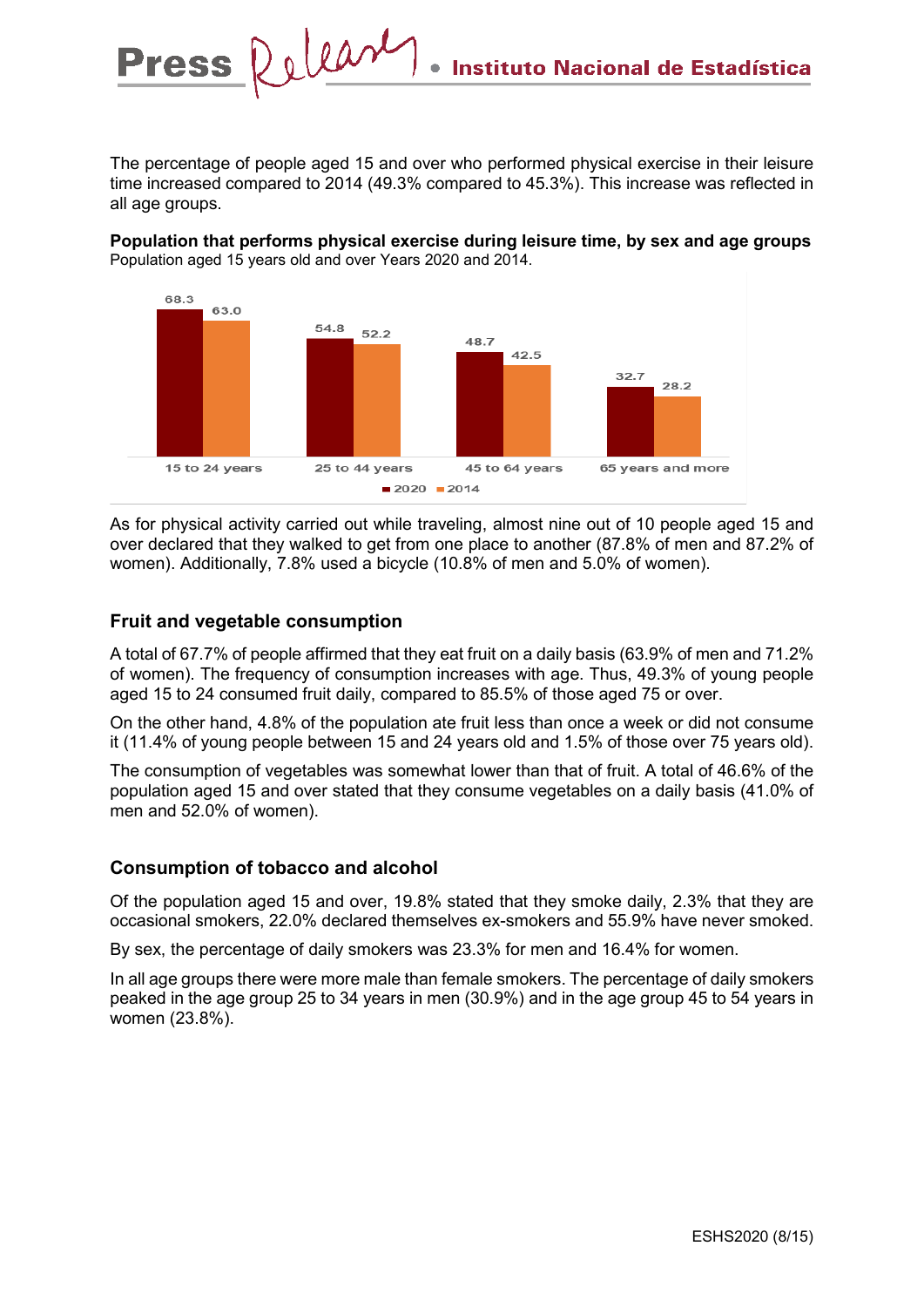## **Daily smokers by sex and age group. Year 2020**

Release

Population aged 15 years old and over

**Press** 



The number of daily smokers in 2020 maintained the decreasing trend of recent years. Specifically, it accounted for 19.8% of the population aged 15 and over, compared to 23.0% in 2014.

This decrease occurred in both sexes, and in all age groups, except for those aged 75 to 84 years.

#### **Daily smokers by sex. 2009-2020 Series**

Population aged 15 and older



The autonomous communities with the highest percentage of daily smokers aged 15 and over in 2020 were Extremadura (25.3%), Región de Murcia (23.7%) and Andalucía (20.9%).

For its part, the autonomous city of Melilla (15.2%), País Vasco (16.1%) and Galicia and Comunidad de Madrid (17.7% both) presented the lowest percentages.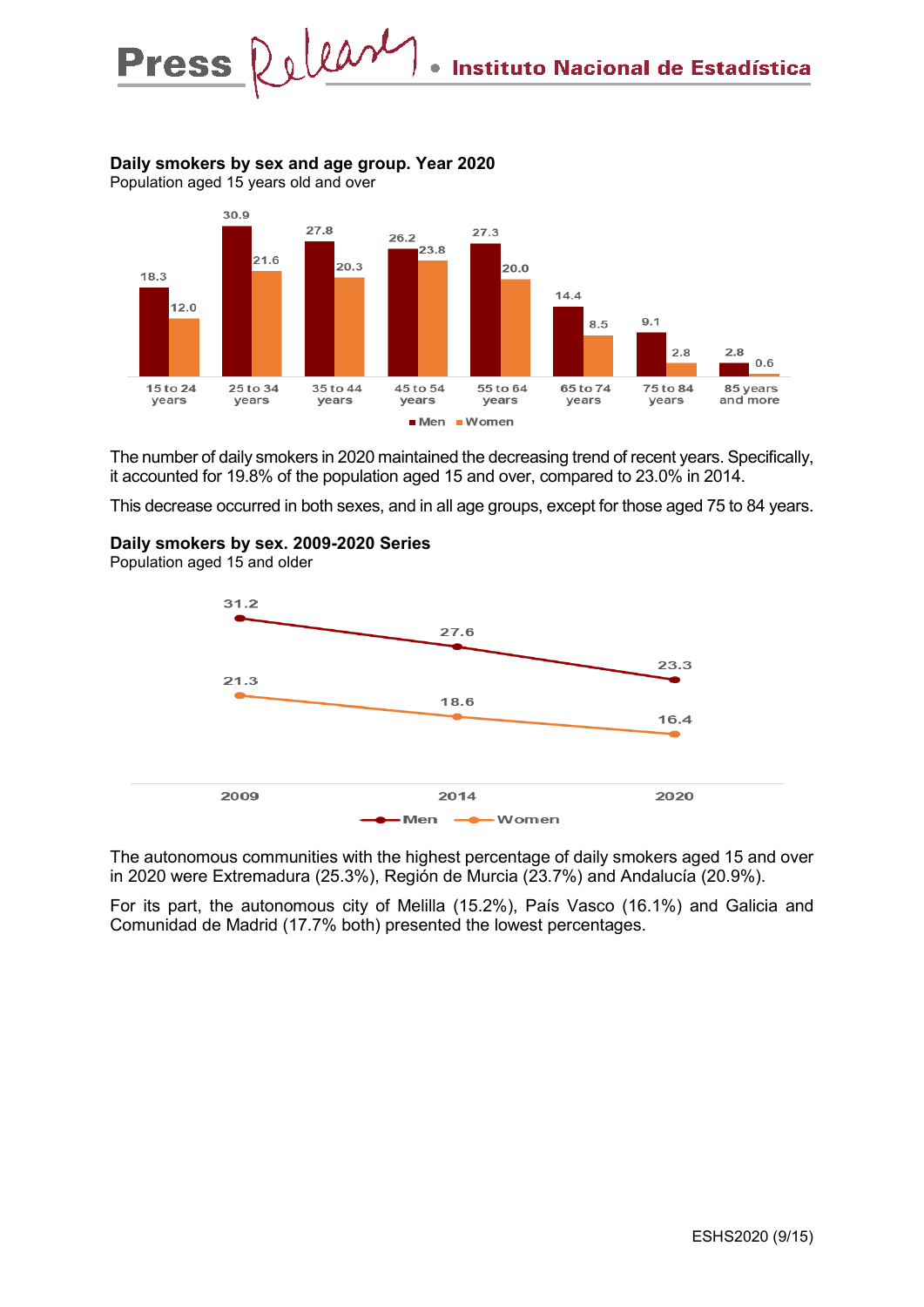### **Daily smokers by Autonomous Communities and Cities. Year 2020**

Percentage of persons aged 15 years old and over



As for the consumption of alcoholic beverages in the past year, 30.3% of the population did so occasionally (less than once a week), 34.5% did not consume, 22.5% did so several times a week and 12.6% daily.

The percentage of people aged 15 and over who consumed alcohol daily decreased compared to 2014 (12.6% compared to 15.1%). This decrease occurred in both sexes (19.7% compared to 23.3% in men, and 5.9% compared to 7.2% in women).

#### **Consumption frequency of alcoholic beverages in the last 12 months by sex. Year 2020**

Population aged 15 years old and over

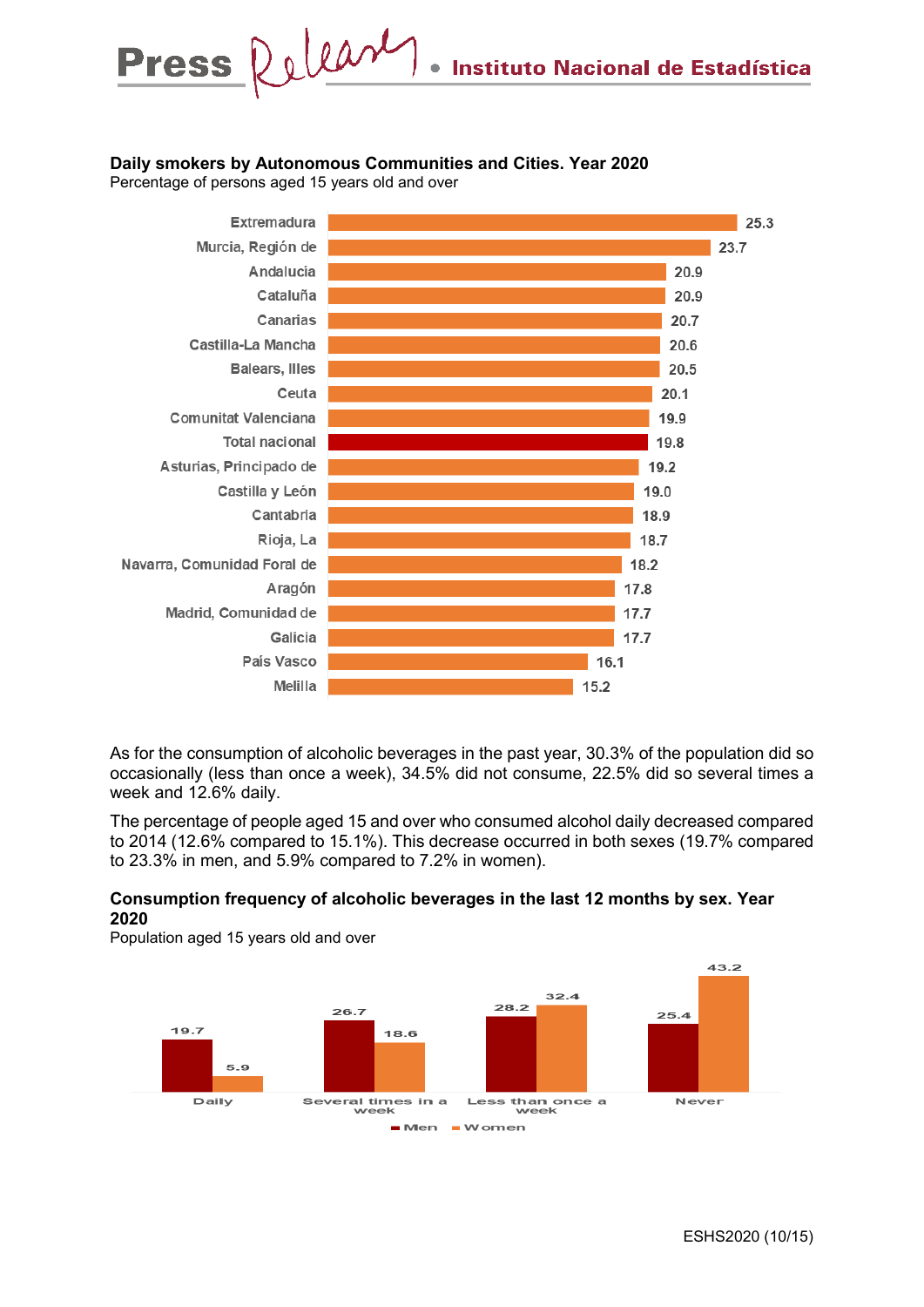6.0% of the population consumed alcohol intensively at least once a month. Intensive consumption is understood as the ingestion of 60 grams of pure alcohol in the case of men and 50 grams in the case of women - that is, the equivalent of six beers or three mixed drinks, in an interval of four to six hours-.

By sex, heavy alcohol consumption was more relevant in men than in women (8.4% versus 3.6%).

By age, intensive use was more frequent among young people. In fact, 11.3% of people between the ages of 15 and 24 declared that they drink alcohol intensively at least once a month.

By sex, 12.9% of men and 9.5% of women between 15 and 24 years of age consumed alcohol intensively at least once a month.

## **ADDITIONAL INDICATORS RELATED TO THE COVID-19 PANDEMIC**

Given that the EESE 2020 information collection period runs from July 2019 to July 2020, we have decided to include information in this press release related to two different periods: prior to the pandemic (July 2019 -February 2020) and during the pandemic (March 2020- July 2020)5 .

### **HEALTH STATUS**

The self-perceived state of health reflects the perception that people have regarding their own health, from both a physical and psychological point of view. During the pandemic, the percentage of people with a positive assessment of their health status (very good or good) increased compared to the period prior to the pandemic (78.3% versus 74.3%). On the other hand, the percentage of people with a negative assessment of their health status (very bad or bad) decreased during the pandemic period (5.5%) compared to the months prior to it (7.8%).



Press Release





<sup>&</sup>lt;sup>5</sup>In order to establish comparisons between the two periods, the indicators published refer to the two or four weeks prior to the interview or to the current moment in which the information is provided.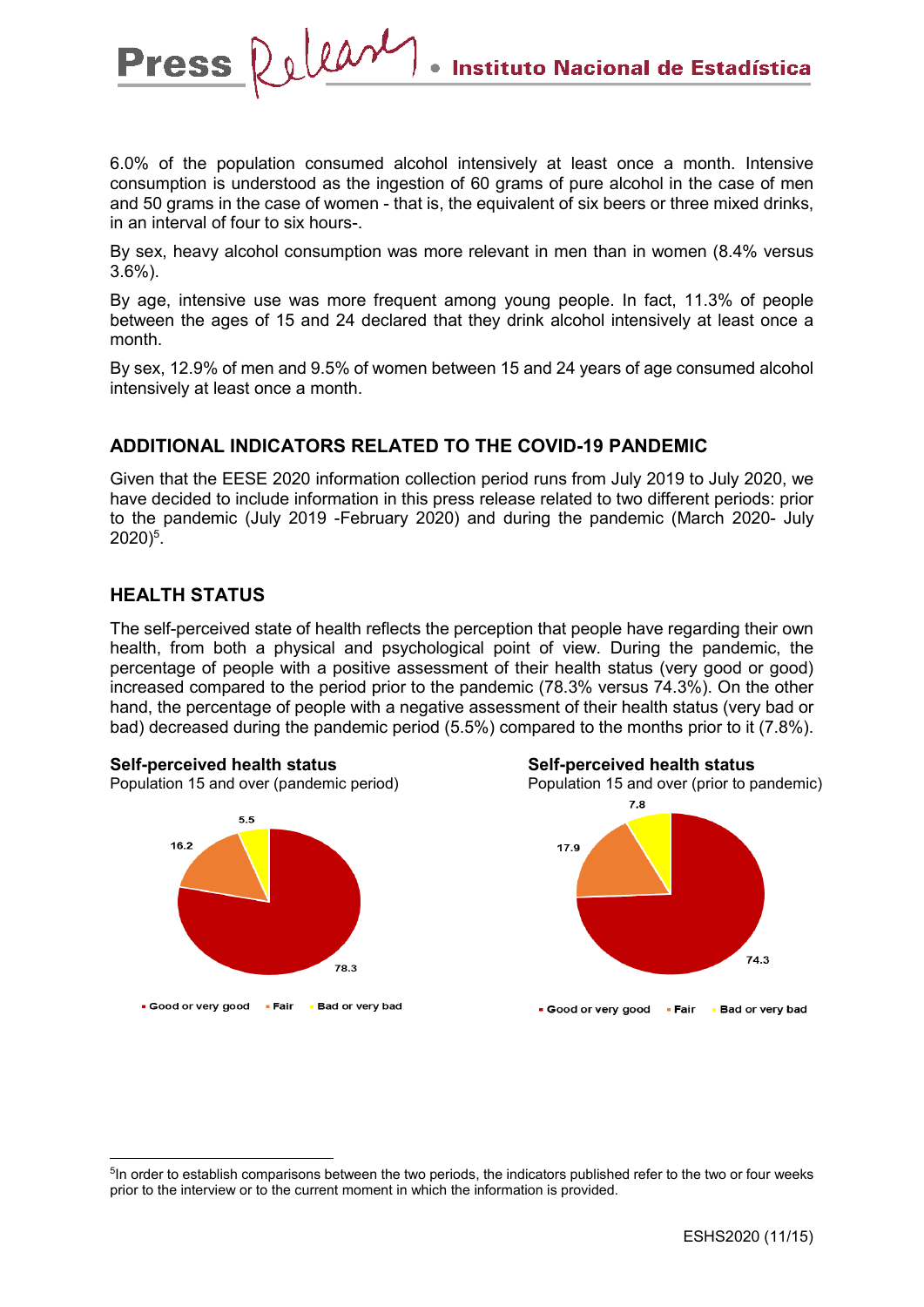The EESE 2020 allow us to obtain indicators related to the population's mental health, an important dimension of the state of health.

Release

Of the population aged 15 and over, 20.3% declared that they had little interest or joy in doing things during the pandemic, compared to 17.0% previous months. This increase in lack of interest or joy in activities affected women more (25.4% compared to 20.4% before the pandemic) than men (14.9% compared to 13.4%).

On the other hand, the percentage of people with a perception of feeling down increased to 21.0% in the pandemic period, compared to 18.2% in the previous period. The increase was greater in women (26.9% versus 22.5%) than in men (14.8% versus 13.6%).

The decrease in lack of interest or joy in activities and the increase in people who felt down affected all age groups.

Sleep problems also increased in the first months of the pandemic. Of people aged 15 and over, 21.2% had sleeping issues, compared to 19.2% prior to the pandemic.

#### **Mental health indicators**

**Press** 

Population aged 15 and over.



### **HEALTH CARE AND CONSUMPTION OF MEDICATIONS**

During the first five months of the pandemic, a total of 9.3% of men and 12.4% of women aged 15 and over received care from the family doctor in the four weeks prior to the interview. These data are lower than those for the months prior to the start of the pandemic (21.1% and 29.2%, respectively).

The decline affected all age groups, with the largest gap found in people aged 65 and over.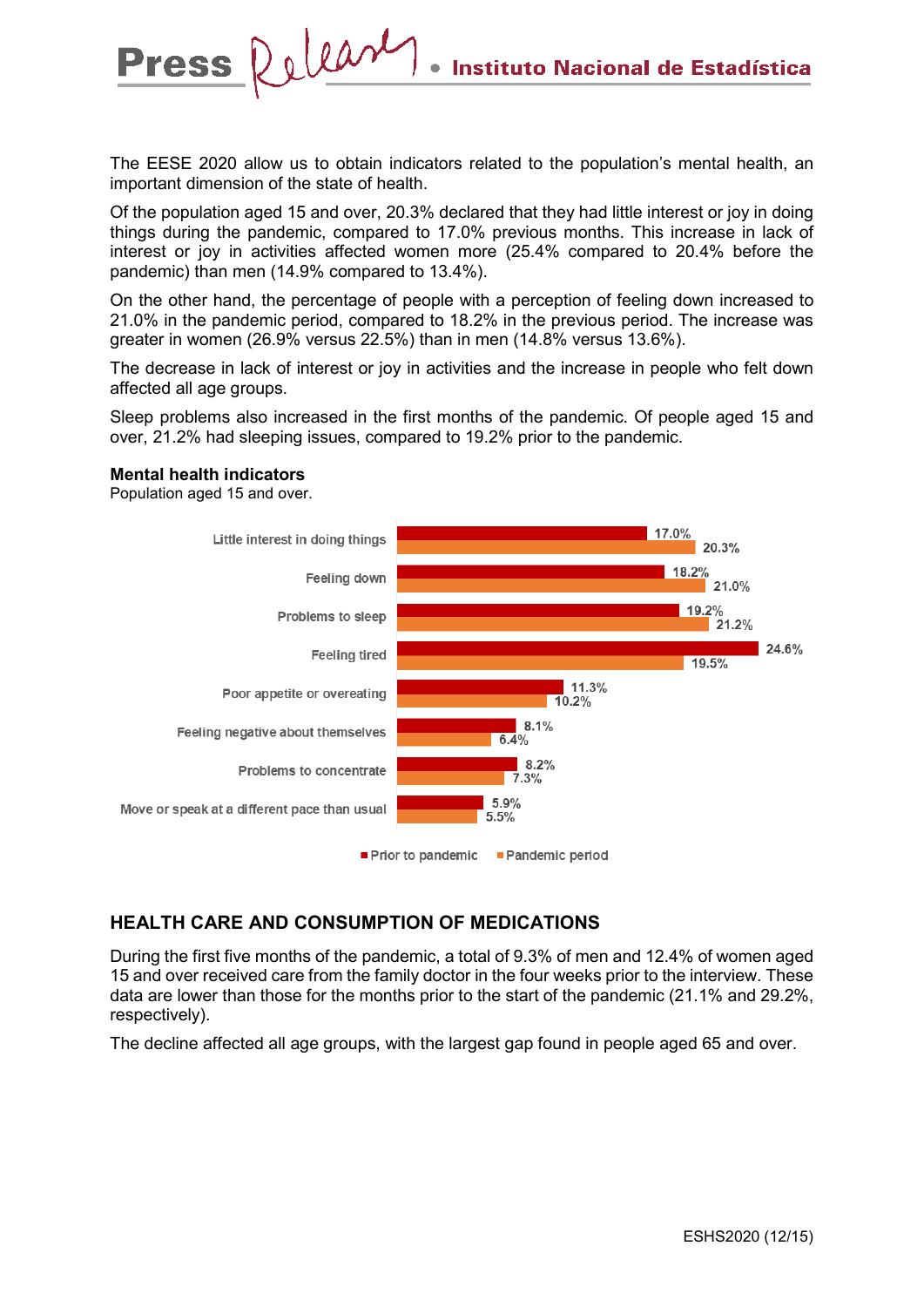### **Family doctor visits**

Population aged 15 years old and over



For their part, during the first five months of the pandemic, 3.9% of men and 5.5% of women aged 15 and over visited a specialist doctor in the four weeks prior to the interview. In the previous months, the percentages were 9.5% and 13.6%, respectively. The decline affected all age groups, and was more pronounced among those 65 and over.

#### **Consultations with a specialist doctor**



The percentage of people who consumed drugs prescribed by a doctor in the two weeks prior to the interview decreased during the first five months of the pandemic compared to the previous months (50.5% vs. 52.7%). This decrease was also registered for non-prescription drugs (12.9% compared to 15.6%).

### **HEALTH DETERMINANTS**

#### **Tobacco use and exposure to tobacco smoke indoors**

The pattern of tobacco consumption during the first five months of the pandemic was similar to that of previous months, with slight decreases in the percentages of daily (19.4% versus 20.0%) and occasional smokers (2.0% vs 2.5%).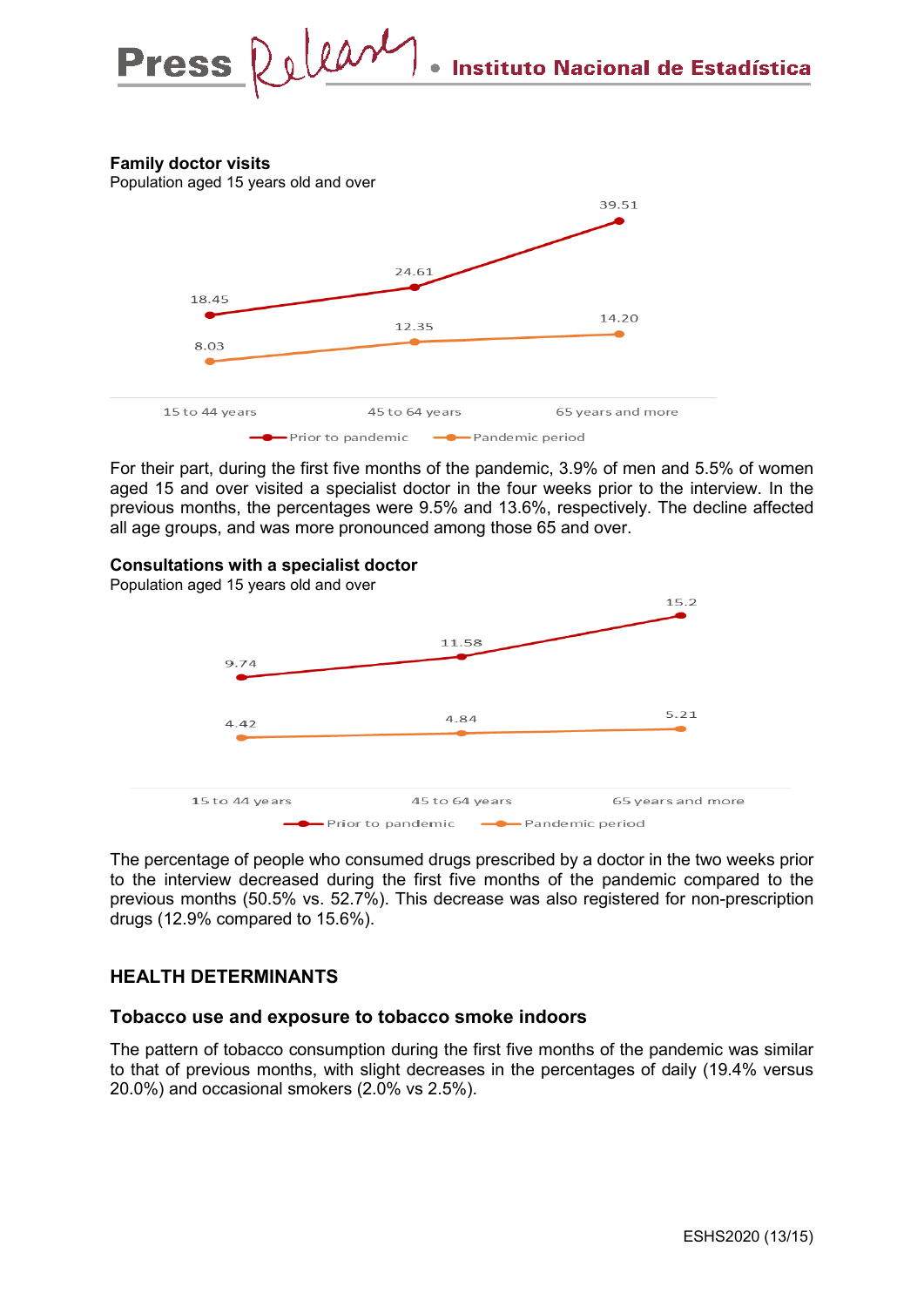Exposure to tobacco smoke indoors decreased during the first five months of the pandemic compared to the previous months. Of the population aged 15 and over, 5.8% were exposed every day and 2.2% at least once a week. These percentages were 8.3% and 3.2% in the previous months.

#### **Exposure to tobacco smoke**

Population aged 15 years old and over



#### **Food consumption pattern**

The percentage of the population that consumed fruit and vegetables at least three times a week increased in the first five months of the pandemic compared to the previous months (90.1% and 91.9%, respectively, compared to 87.4% and 88.0%).

On the other hand, the consumption of fast food at least three times a week was reduced (7.9% compared to 9.1%).

44.1

Pandemic period

# Fruit Vegetables 73.2 Meet 77.9 39.8 Fish 44.3 42.8 **Sweets**



17.0

Prior to pandemic

12.8

 $9.1$ 

 $7.9$ 

Population aged 15 years old and over

**Sugared drinks** 

Fast food

ESHS2020 (14/15)

87.4

88.0

90.1

91.9